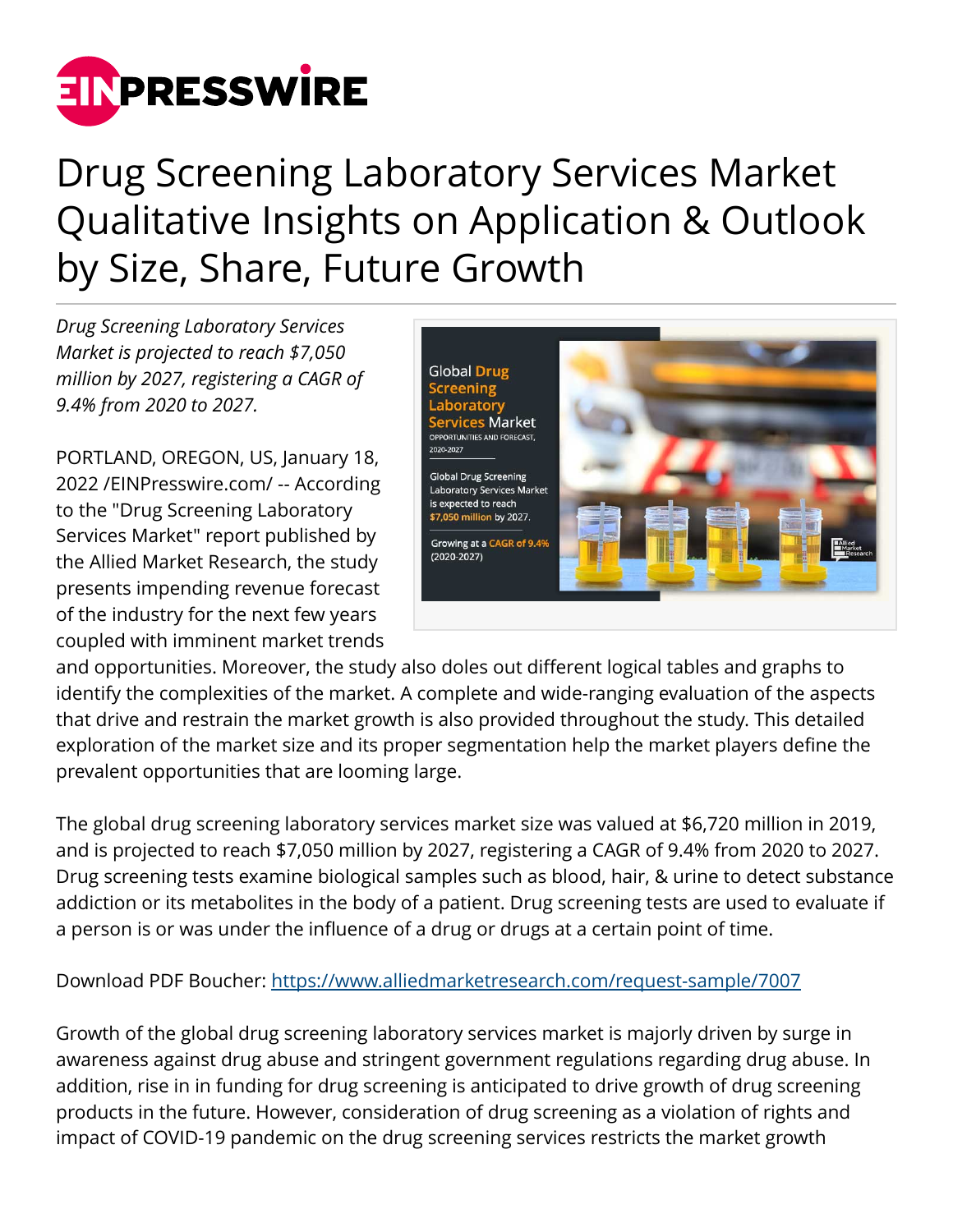The drug screening laboratory services market is segmented into service type, sample type, end user, and region. On the basis of service type, the market is categorized into workplace drug testing and clinical toxicology. By sample type, it is further divided into urine, oral fluid, breath, hair, and others. On the basis of end user, it is divided into retail, oil & gas, transportation, staffing, government, other workplaces, hospital laboratories, clinical laboratories, and other laboratories. On the basis of region, the market is analyzed across Asia-Pacific, LAMEA. North America, and Europe.

North America accounted for majority of the market share of the global drug screening laboratory services market in 2019, and is expected to remain dominant throughout the forecast period. This was attributed to rise in use of alcohol and illicit drugs at workplaces, higher adoption of drug screening products, rise in government funding for drug testing, and increase in demand for new drug testing technologies such as fuel cell breath analyzers. On the other side, Europe is expected to experience highest growth rate during the forecast period, majorly owing to increase in prevalent incidences of drug abuse & drug addiction, rise in healthcare reforms, and technological advancements in the field of healthcare.

Purchase Inquiry:<https://www.alliedmarketresearch.com/purchase-enquiry/7007>

Key Benefits: 

• The study provides an in-depth analysis of the global drug screening laboratory services market along with the current trends and future estimations to elucidate the imminent investment pockets.

• A comprehensive analysis of the factors that drive and restrict the drug screening laboratory services market growth is provided in the report.

• Comprehensive quantitative analysis of the industry from 2019 to 2027 is provided to enable the stakeholders to capitalize on the prevailing drug screening laboratory services market opportunities.

• Extensive analysis of the key segments of the industry helps to understand the application and products of drug screening used across the globe.

• Key market players and their strategies have been analysed to understand the competitive outlook of the market.

The research offers an extensive analysis of key players active in the global Drug Screening Laboratory Services Market include Abbott Laboratories (Alere Inc.), Quest Diagnostics Incorporated., Clinical Reference Laboratory, Inc, Laboratory Corporation of America Holdings, Sterling Healthcare Opco, Llc/Cordant Health Solutions, Acm Global Laboratories, Inc, Omega Laboratories, Psychemedics, Millennium Health, Mayo Foundation For Medical Education and Research, and Precision Diagnostics.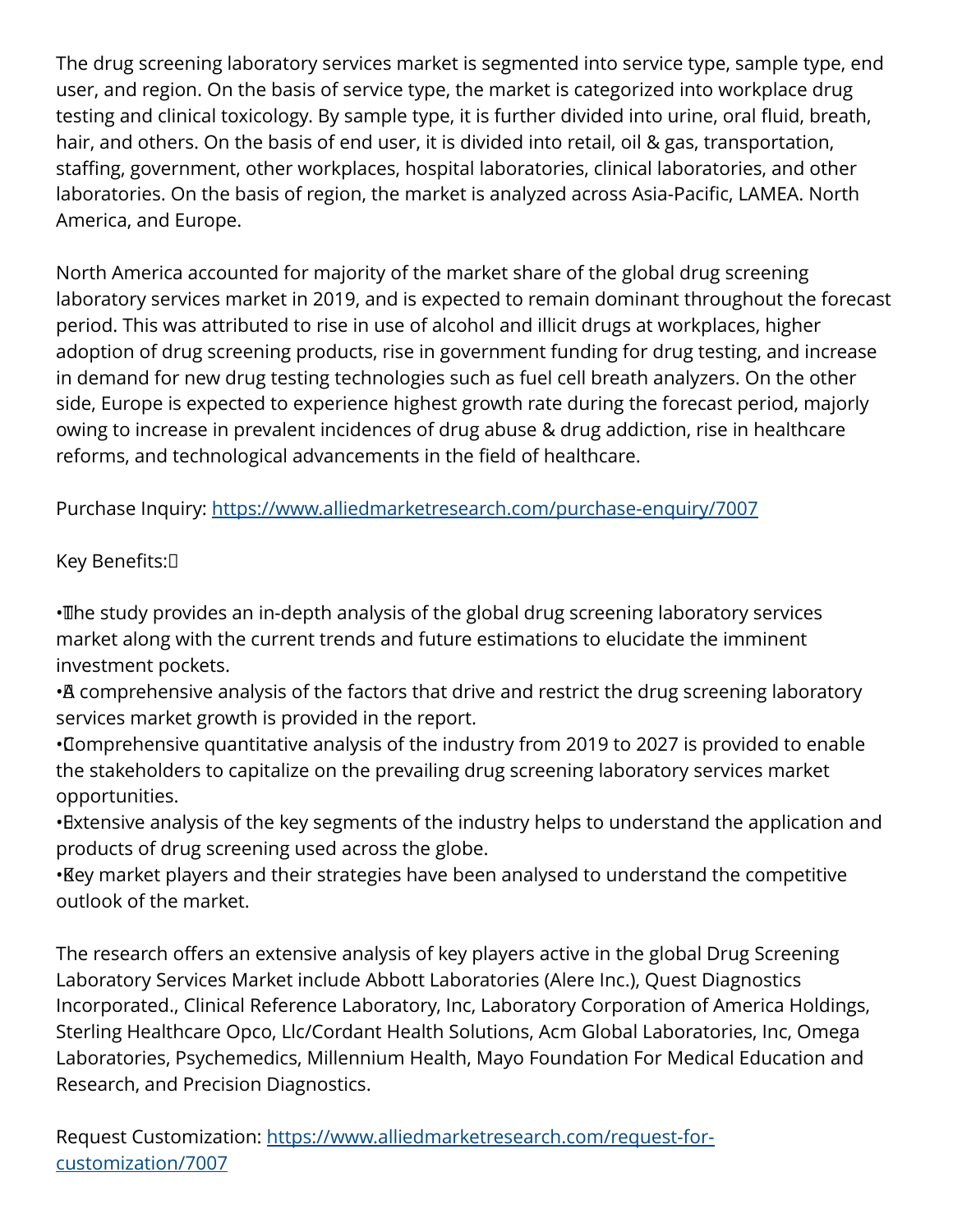## Other Trending Reports:

[Protein Chip Market](https://www.alliedmarketresearch.com/protein-chip-market) [Asia-Pacific Oncology Molecular Diagnostics Market](https://www.alliedmarketresearch.com/asia-pacific-oncology-molecular-diagnostics-market-A06287)

About Us

AVENUE- A Subscription-Based Library (Premium on-demand, subscription-based pricing model):

AMR introduces its online premium subscription-based library Avenue, designed specifically to offer cost-effective, one-stop solution for enterprises, investors, and universities. With Avenue, subscribers can avail an entire repository of reports on more than 2,000 niche industries and more than 12,000 company profiles. Moreover, users can get an online access to quantitative and qualitative data in PDF and Excel formats along with analyst support, customization, and updated versions of reports.

About Allied Market Research:

Allied Market Research (AMR) is a full-service market research and business-consulting wing of Allied Analytics LLP based in Portland, Oregon. Allied Market Research provides global enterprises as well as medium and small businesses with unmatched quality of "Market Research Reports" and "Business Intelligence Solutions." AMR has a targeted view to provide business insights and consulting to assist its clients to make strategic business decisions and achieve sustainable growth in their respective market domains. AMR offers its services across 11 industry verticals including Life Sciences, Consumer Goods, Materials & Chemicals, Construction & Manufacturing, Food & Beverages, Energy & Power, Semiconductor & Electronics, Automotive & Transportation, ICT & Media, Aerospace & Defense, and BFSI.

We are in professional corporate relations with various companies and this helps us in digging out market data that helps us generate accurate research data tables and confirms utmost accuracy in our market forecasting. Allied Market Research CEO Pawan Kumar is instrumental in inspiring and encouraging everyone associated with the company to maintain high quality of data and help clients in every way possible to achieve success. Each and every data presented in the reports published by us is extracted through primary interviews with top officials from leading companies of domain concerned. Our secondary data procurement methodology includes deep online and offline research and discussion with knowledgeable professionals and analysts in the industry.

**Contact** 

David Correa Allied Analytics LLP +1 800-792-5285